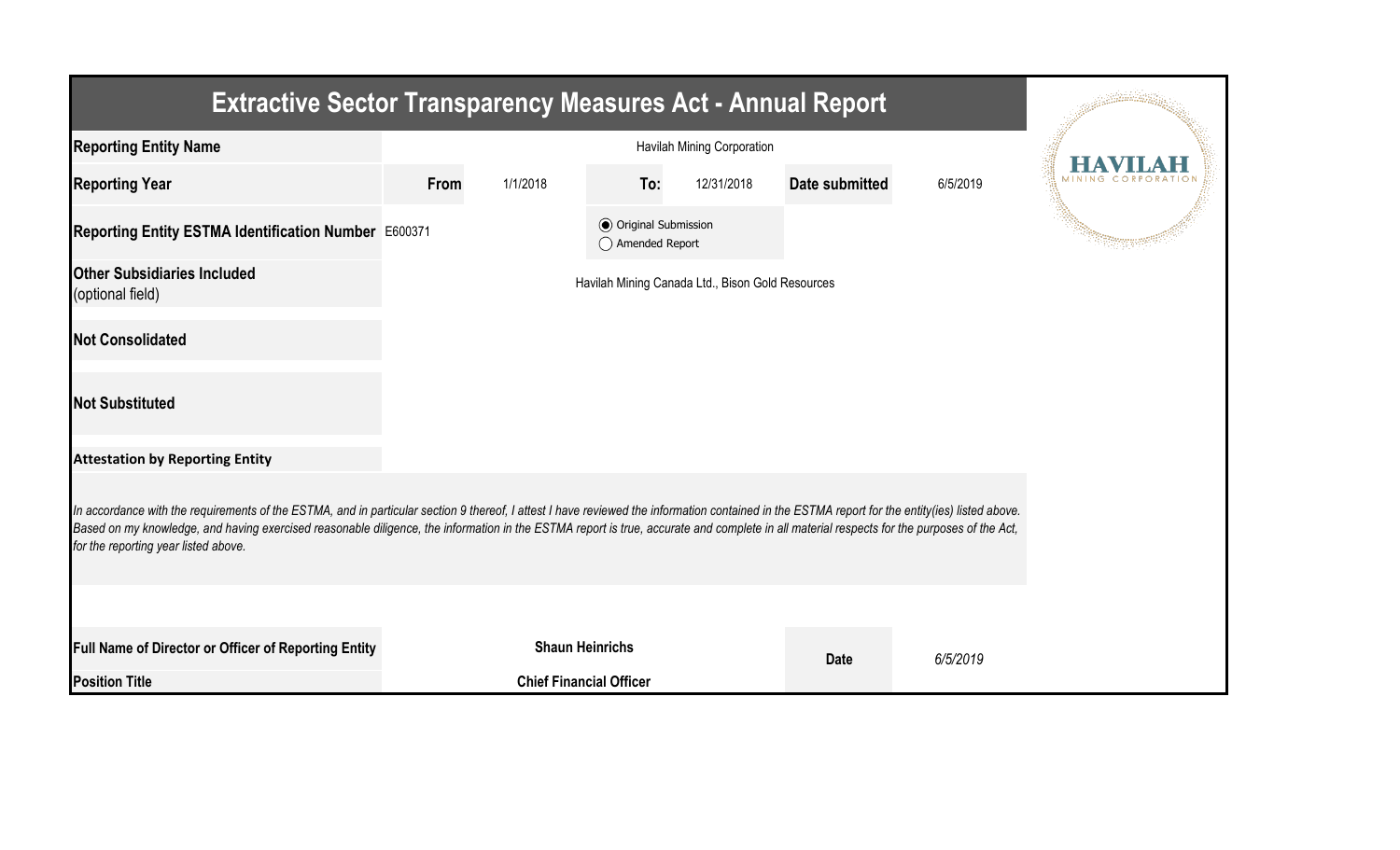| <b>Extractive Sector Transparency Measures Act - Annual Report</b> |                         |                                                                                 |              |                  |           |                                      |  |                   |                                                         |                                      |                                        |  |  |
|--------------------------------------------------------------------|-------------------------|---------------------------------------------------------------------------------|--------------|------------------|-----------|--------------------------------------|--|-------------------|---------------------------------------------------------|--------------------------------------|----------------------------------------|--|--|
| <b>Reporting Year</b>                                              | From:                   | 1/1/2018                                                                        | To:          | 12/31/2018       |           |                                      |  |                   |                                                         |                                      |                                        |  |  |
| <b>Reporting Entity Name</b>                                       |                         | Havilah Mining Corporation                                                      |              |                  |           | CAD<br><b>Currency of the Report</b> |  |                   |                                                         |                                      |                                        |  |  |
| <b>Reporting Entity ESTMA</b>                                      |                         |                                                                                 |              |                  |           |                                      |  |                   |                                                         |                                      |                                        |  |  |
| <b>Identification Number</b>                                       | E600371                 |                                                                                 |              |                  |           |                                      |  |                   |                                                         |                                      |                                        |  |  |
| <b>Subsidiary Reporting Entities (if</b>                           |                         |                                                                                 |              |                  |           |                                      |  |                   |                                                         |                                      |                                        |  |  |
| necessary)                                                         |                         |                                                                                 |              |                  |           |                                      |  |                   |                                                         |                                      |                                        |  |  |
| <b>Payments by Payee</b>                                           |                         |                                                                                 |              |                  |           |                                      |  |                   |                                                         |                                      |                                        |  |  |
| <b>Country</b>                                                     | Payee Name <sup>1</sup> | Departments, Agency, etc<br>within Payee that Received<br>Payments <sup>2</sup> | <b>Taxes</b> | <b>Royalties</b> | Fees      | Production Entitlements              |  | Bonuses Dividends | Infrastructure<br><b>Improvement</b><br><b>Payments</b> | <b>Total Amount paid to</b><br>Payee | Notes <sup>34</sup>                    |  |  |
| Canada                                                             | Town of Bissett         | <b>Bissett Community Council</b>                                                |              |                  | 27,275    |                                      |  |                   |                                                         |                                      | 27,275 Utility fees                    |  |  |
| Canada                                                             | Province of Manitoba    | Minister of Finance                                                             |              |                  | 785       |                                      |  |                   |                                                         |                                      | 785 Fees                               |  |  |
| Canada                                                             | Province of Manitoba    | Minister of Finance - Dept of<br>Indigenous and Municipal Affairs               | 166,611      |                  |           |                                      |  |                   |                                                         |                                      | 166,611 Property tax                   |  |  |
| Canada                                                             | Province of Manitoba    | Minister of Finance - Dept of Mineral<br>Resources                              |              |                  | 43,914    |                                      |  |                   |                                                         |                                      | 43,914 Mining claims, permits and fees |  |  |
| Canada                                                             | Province of Manitoba    | Manitoba Hydro                                                                  |              |                  | 1,713,707 |                                      |  |                   |                                                         | 1,713,707 Electricity                |                                        |  |  |
| Canada                                                             | Province of Manitoba    | Manitoba Public Insurance                                                       |              |                  | 9,293     |                                      |  |                   |                                                         |                                      | 9.293 Vehicle insurance                |  |  |
| Canada                                                             | Province of Manitoba    | <b>Workers Compensation Board</b>                                               |              |                  | 168,000   |                                      |  |                   |                                                         |                                      | 168,000 Workers Compensation Insurance |  |  |
| Canada                                                             | Province of Ontario     | Minister of Finance                                                             | 1,362        |                  |           |                                      |  |                   |                                                         |                                      | 1,362 Property tax                     |  |  |
| Canada                                                             | Province of Ontario     | Minister of Finance - Dept of Mining<br><b>Lands Administration</b>             |              |                  | 27,603    |                                      |  |                   |                                                         |                                      | 27,603 Mining claims, permits and fees |  |  |